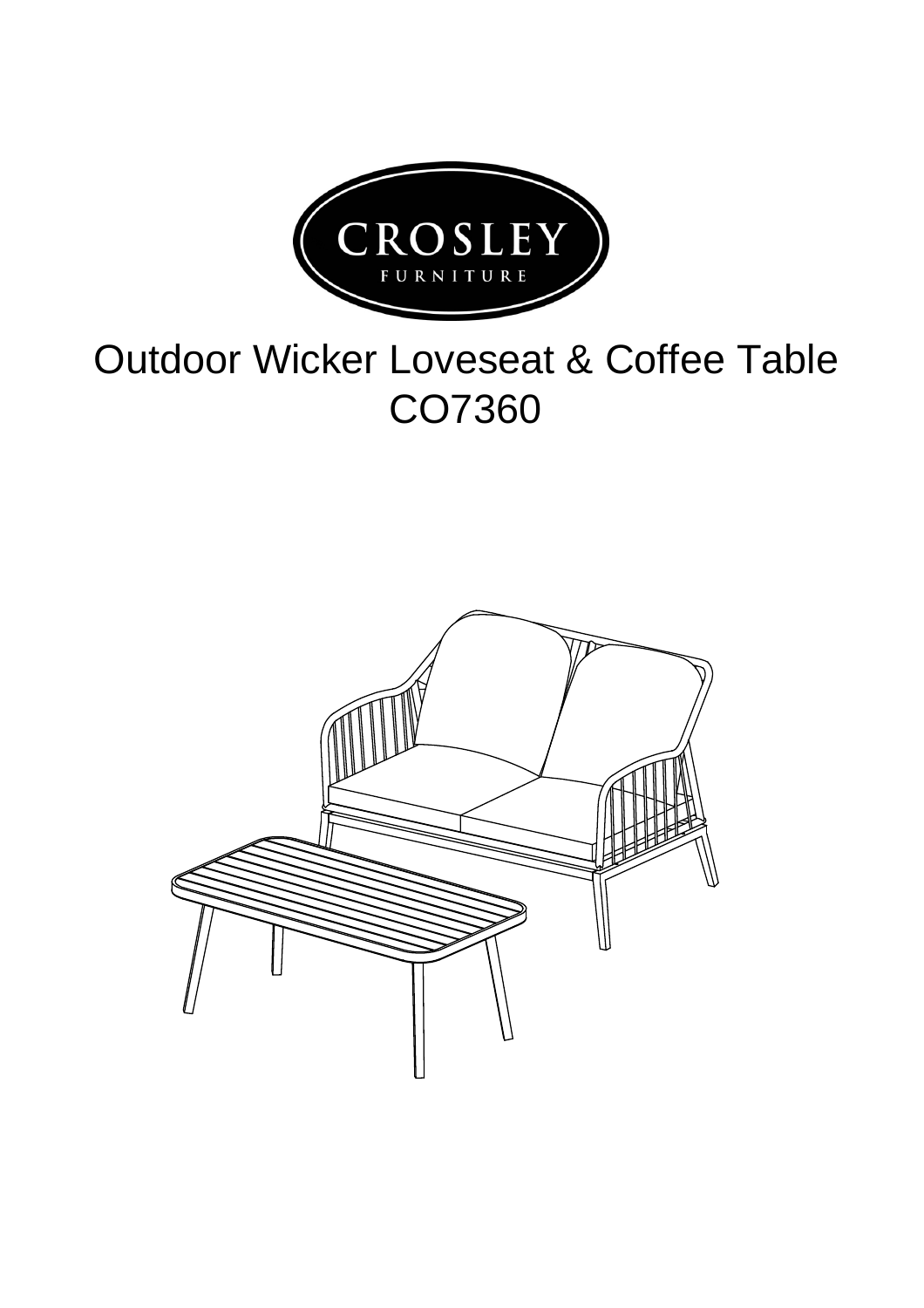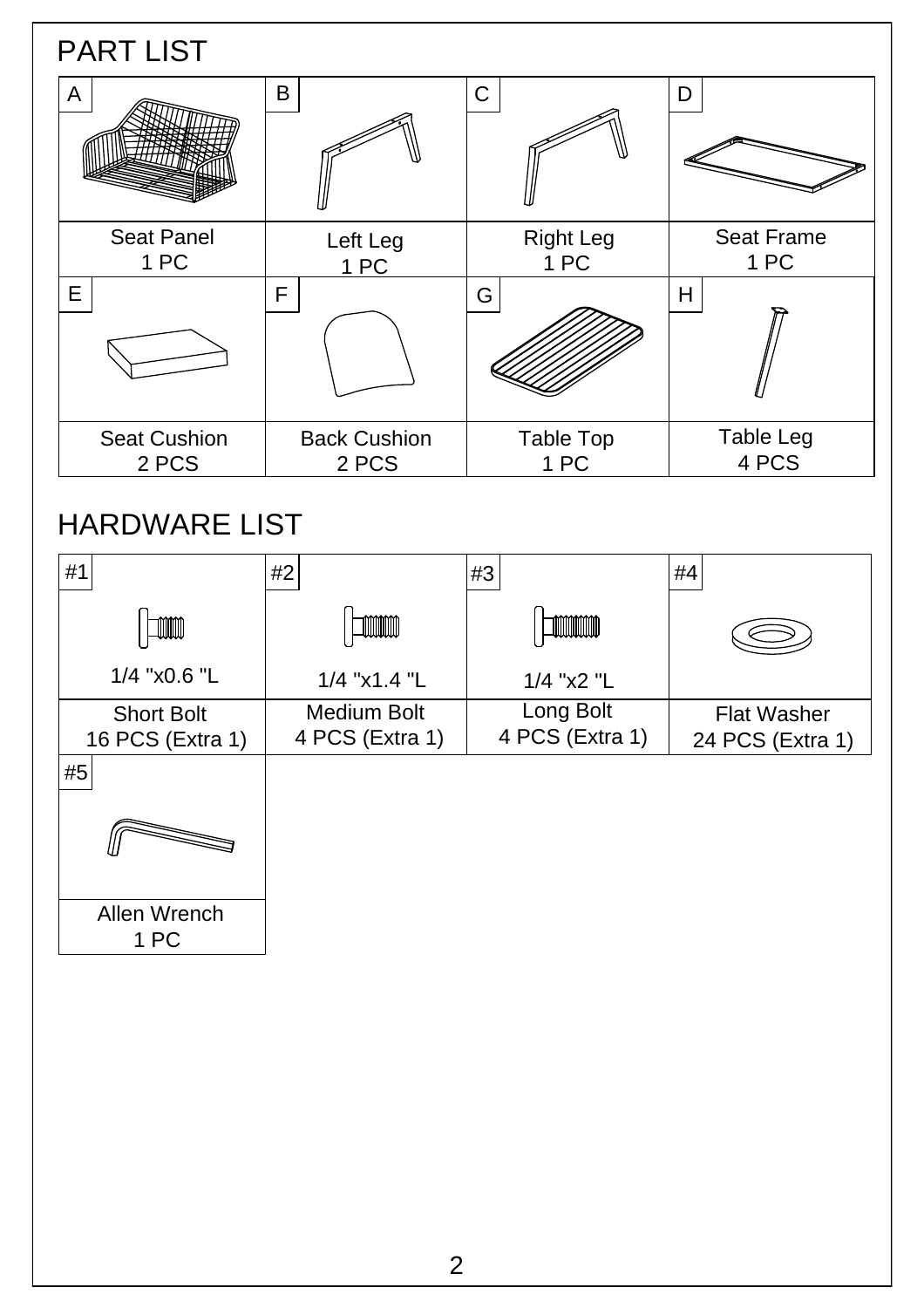Step1: Lay seat frame (part D) down on a soft flat surface, such as carpet, as shown below. Attach left leg (part B) and right leg (part C) to seat frame (part D) using medium bolts (part #2), flat washers (part #4) and allen wrench (part #5).

Note: Please do not fully tighten bolts until unit is fully assembled.



long bolts (part #3), flat washers (part #4) and allen wrench (part #5).

Note: Please full tighten all bolts at this time.

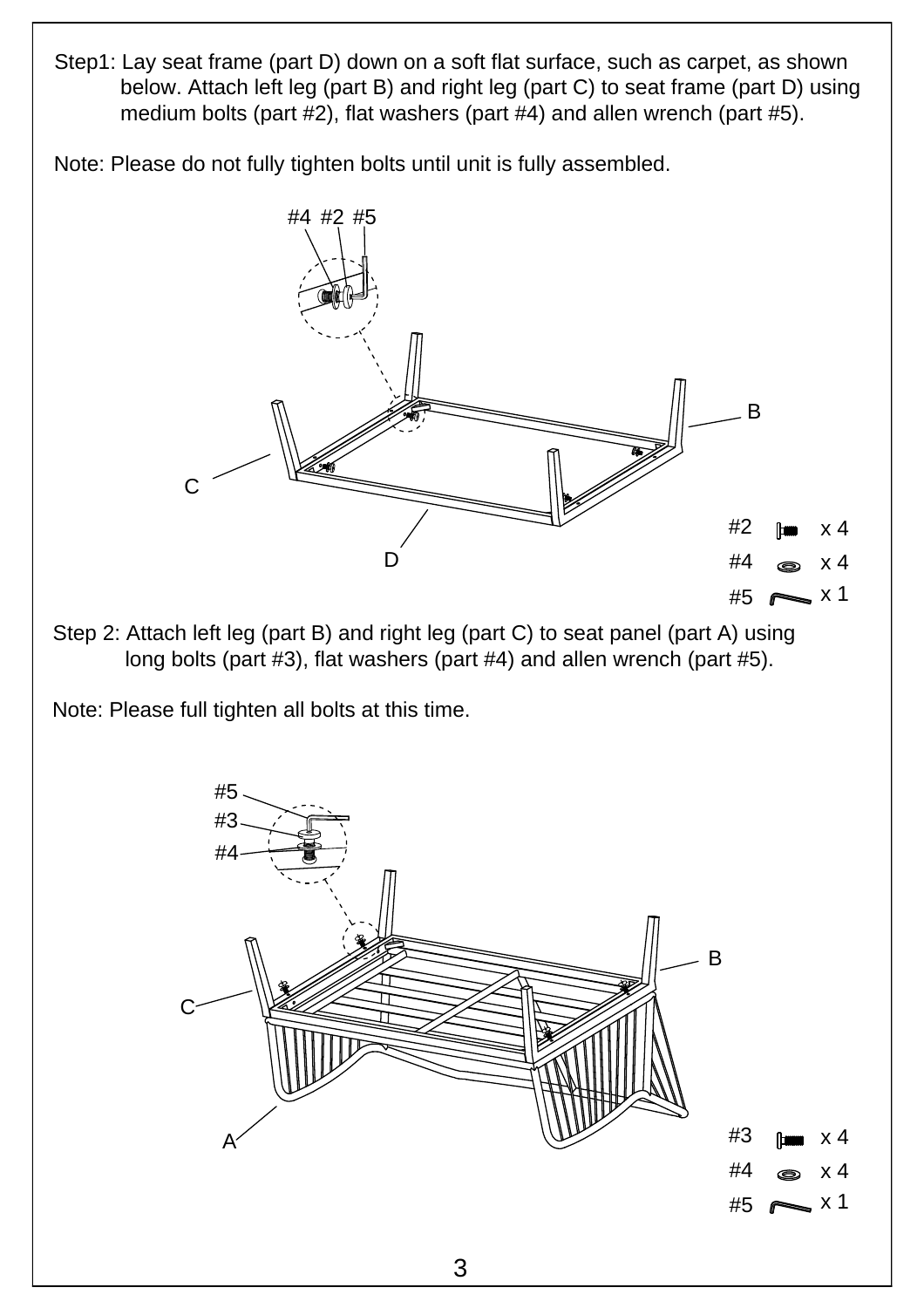